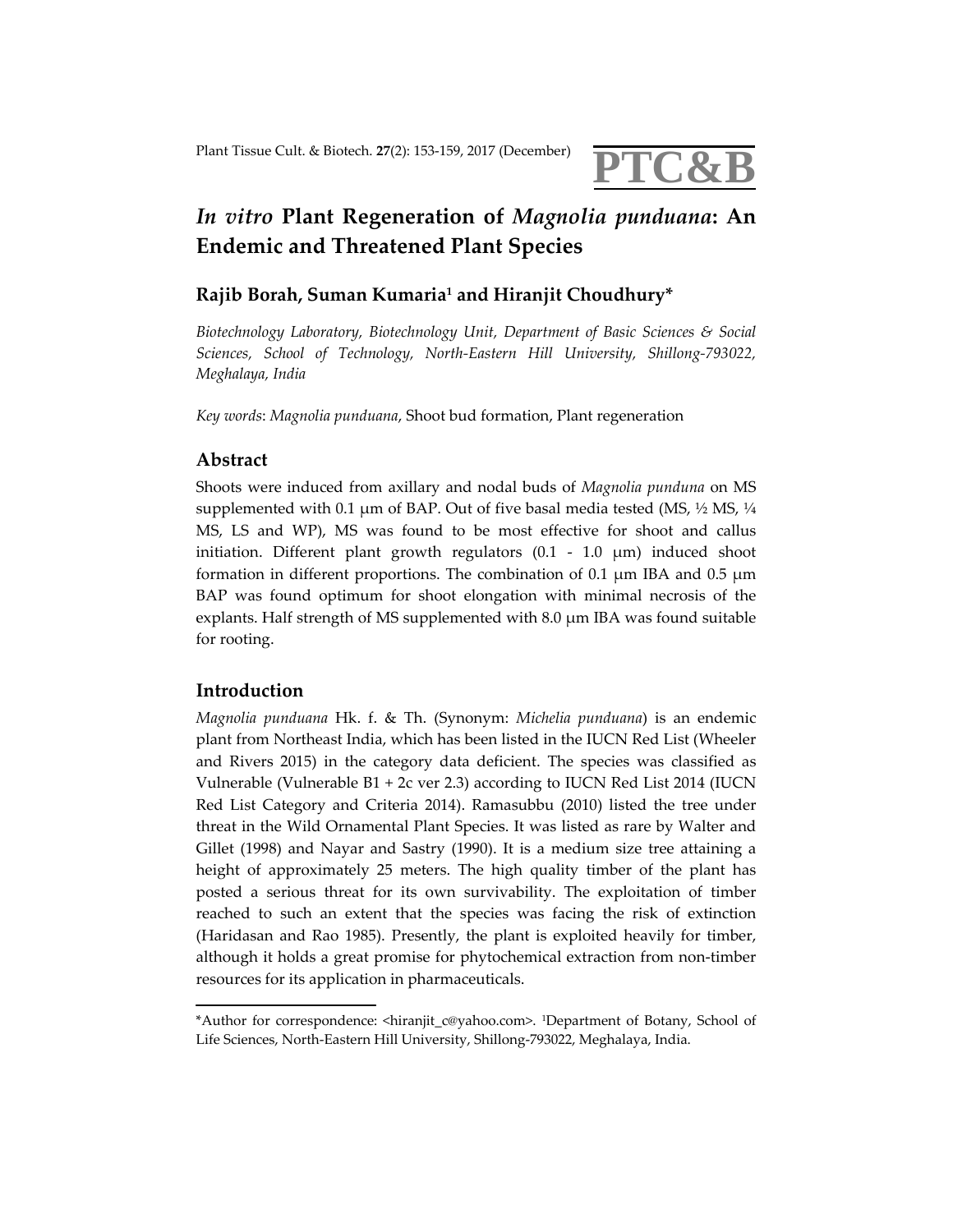Over exploitation, habitat fragmentation and insufficient information on distribution demands an urgent need for conservation of this rare and important plant species to reduce the immediate threat of extermination (Iralu and Upadhaya 2015). The plant is usually propagated by seeds but the germination rate in the wild is very low. Even under laboratory conditions seeds of *M. punduana* did not show any sign of germination up to 6 months indicating the prevalence of morpho‐physiological dormancy in the species (Iralu and Upadhaya 2016). The present study was carried out to investigate the induction of shoot from axillary and nodal buds and develop an efficient protocol for mass propagation of clonal planting material. This is the first report of *in vitro* plant regeneration via shoot induction in *M. punduana.*

#### **Materials and Methods**

About 5 cm long shoots with dormant axillary buds were collected from mature trees of *Magnolia punduana* growing in Cherrapunji (25º14.791'N & 91º41.657'E), Meghalaya, India. The collected shoots were immediately stored in cool‐keg (at 8-10°C) till their culturing in the laboratory. Young leaves, nodal and axillary buds were excised from 5 cm long shoot, and cleansed with liquid detergent (Labolene) under running tap water for 45 min. The explants were surface sterilized following the previously described protocol (Choudhury et al. 2008) with minor modifications and dried on sterile filter paper under aseptic conditions. Sucrose (30 g/l), agar (6 g/l) and activated charcoal (0.5 g/l) were added to different basal media and pH adjusted to 5.8 before autoclaving at 121°C for 20 min. Cultures were maintained at  $25 \pm 2$ °C under a 16/8 hrs photoperiod at a flux of 50 μmol m<sup>-2</sup>s<sup>-1</sup> provided by fluorescent tubes (Philips).

Five commercially available salt media with vitamins, namely MS, ½ strength MS, ¼ strength MS, WP (Lloyd and McCown 1981), and LS (Linsmaier and Skoog 1965) were evaluated to study the effect of basal media on culture initiation from young leaf, nodal and axillary bud explants. All the media were supplemented with 0.1 μm BAP. MS selected on the basis of preliminary screening experiment as stated above was supplemented with different concentrations (0.1-1.0  $\mu$ m) of IAA, 2,4-D and BAP to study the effect of plant growth regulators. The regenerated shoots were cultured on ½ MS supplemented with different concentrations  $(2.0-14.0 \mu m)$  of IBA for induction of roots.

Data collected include percentage of explants forming callus and shoot, and their mean number during the experimental period. Data presented in the tables were analysed for significance of variance and the differences contrasted by Tukey's test (t ‐test) using one‐way ANOVA (Origin Pro 8) at 0.05% level.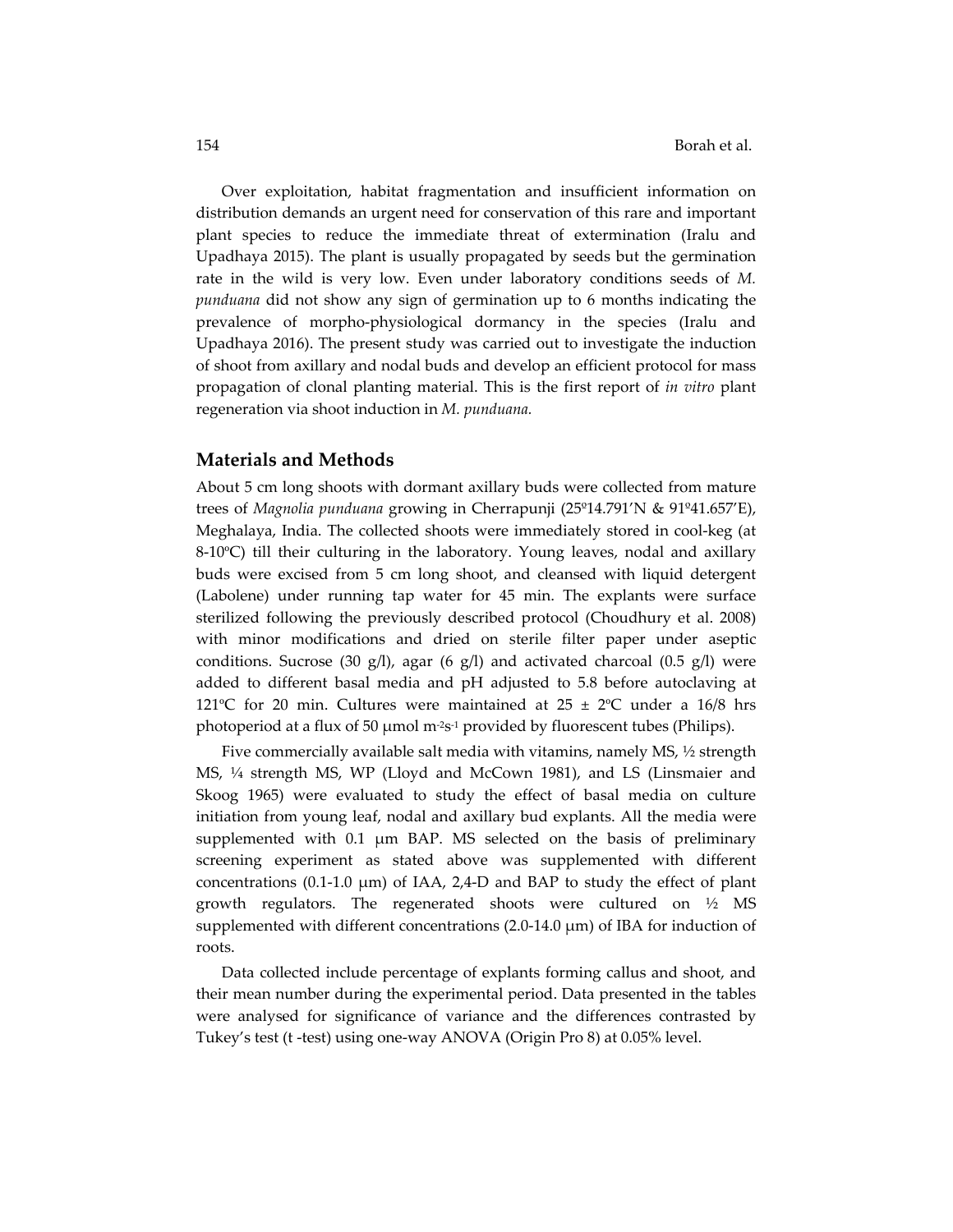#### **Results and Discussion**

Callus and shoot formation varied significantly depending on explant type. Leaf explant exhibited very slow response in the first week of culture followed by curling of leaf with subsequent callusing in the next two weeks (Fig. 1A‐C). During maintenance, formation of occasional abnormal shoots was observed from the callus after three months of culture (Fig. 1D). Nodal segment induced shoot formation within 12 ‐ 15 days of inoculation with sporadic callus formation under the same set of culture conditions (Fig. 1E). Shoot induction was achieved from axillary buds within 5 ‐ 7 days of inoculation on MS supplemented with 0.1 μm of BAP (Fig. 1F). The present study revealed that the axillary bud was the best explant type to initiate shoot (Fig. 1F, H) followed by nodal explant (Fig. 1E, G). The current findings were in accordance with the report of Abdelmageed et al. (2012), Nakamura et al. (1995), Sokolov et al. (2014) and Radomir (2012) where axillary buds were used for shoot initiation in different species of *Magnolia*.



Fig.1. *In vitro* plant regeneration from various explant sources. A. Callus from leaf. B‐C. Callus proliferation (after three months). D. Shoot from callus. E. Shoot from nodal segment. F. Shoot from axillary bud. G. Shoot elongation from nodal segment. H. Shoot elongation from axillary bud. I. Complete plantlet with root. Scale bars represent A‐F 0.5 cm and G‐I 1.0 cm. Arrow indicates root.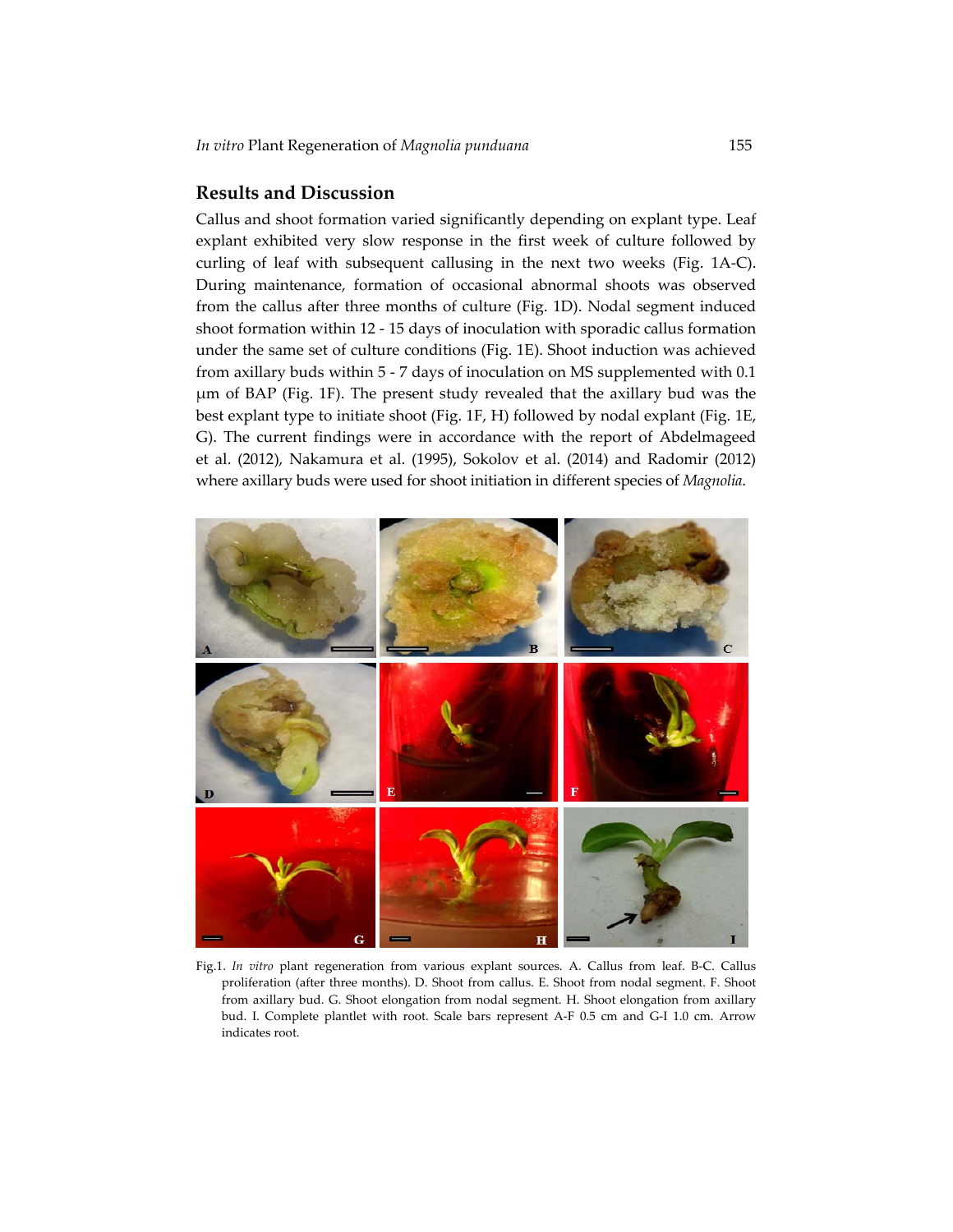MS with 90% explant survivability was found to be the most effective medium for culturing axillary bud. Thus, explants from the initial screening and survival experiment were cultured on MS with different concentrations of IAA , 2,4‐D and BAP to study the effect of plant growth regulators. The results revealed that BAP at 0.5 μm was most effective in shoot induction (82.3%) whereas IAA at 0.5 μm and 2,4‐D at 1.0 μm, respectively were most suitable in callus induction (Table 1). The present findings are in accordance with the report of Thomas and Maseena (2006) who inferred that proper auxin/cytokinin ratio was very critical for initiation of different response in a culture medium. It was also established that auxin and cytokinin in different concentrations were strongly recommended for healthy proliferation of *Magnolia* species (Biedermann 1987, Kamenicka and Lanakova 2000, Parris et al. 2012, Radomir 2012).

| Growth     | Conc.     | Shoot regeneration            | Callusing                     |
|------------|-----------|-------------------------------|-------------------------------|
| regulators | $(\mu m)$ | $(\%)$                        | $(\%)$                        |
| IAA        | 0.10      | $30.6 \pm 2.33$ <sup>a</sup>  | $33.6 \pm 1.20$ <sup>d</sup>  |
|            | 0.25      | $30.3 \pm 3.17$ <sup>a</sup>  | $33.0 \pm 1.15$ <sup>d</sup>  |
|            | 0.50      | $61.6 \pm 2.33$               | $53.3 \pm 1.45$ <sup>e</sup>  |
|            | 0.75      | $55.3 \pm 2.02^b$             | $50.6 \pm 1.76$ <sup>e</sup>  |
|            | 1.00      | $50.3 \pm 1.45$ <sup>bc</sup> | $42.0 \pm 1.73$ <sup>f</sup>  |
| BAP        | 0.10      | $37.6 \pm 3.48$ <sup>g</sup>  | $32.3 \pm 1.45$               |
|            | 0.25      | $41.3 \pm 1.45$ <sup>g</sup>  | $54.3 \pm 1.20$ <sup>k</sup>  |
|            | 0.50      | $82.3 \pm 4.33$ <sup>h</sup>  | $60.6 \pm 2.33$ <sup>k</sup>  |
|            | 0.75      | $67.6 \pm 1.76$ <sup>i</sup>  | $49.6 \pm 2.02$ <sup>kl</sup> |
|            | 1.00      | $58.6 \pm 2.40^{\mathrm{i}}$  | $42.3 \pm 1.20^1$             |
| $2,4-D$    | 0.10      | $20.6 \pm 1.20$ <sup>m</sup>  | $31.3 \pm 3.17$ °             |
|            | 0.25      | $30.6 \pm 2.33$ <sup>n</sup>  | $32.3 \pm 2.33$ <sup>o</sup>  |
|            | 0.50      | $32.6 \pm 1.76$ <sup>n</sup>  | $41.6 \pm 1.45$ <sup>o</sup>  |
|            | 0.75      | $24.0 \pm 2.08$ <sup>mn</sup> | $55.3 \pm 2.60$ <sup>op</sup> |
|            | 1.00      | $21.0 \pm 2.30$ <sup>m</sup>  | $75.3 \pm 4.339$              |

**Table 1. Effect of different plant growth regulators on callus and shoot induction from axillary buds of** *M. punduana.*

Data were collected after three weeks of culture. Axillary buds were cultured on MS basal medium. Experiments were performed with 100 samples per condition, distributed in 25 replicates, each replicate containing 4 explants in each vessel and repeated three times. Values represent the mean ± SE. Means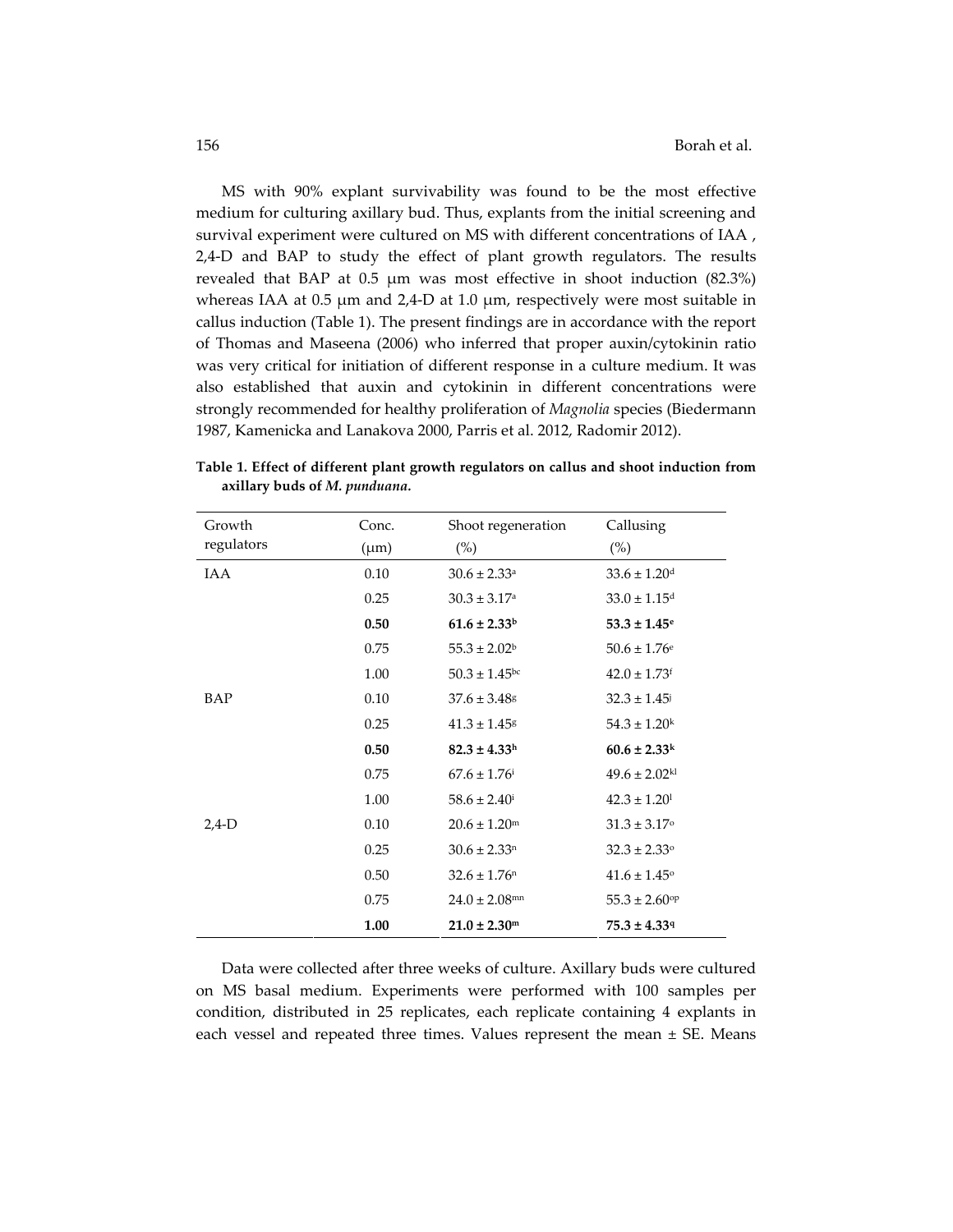followed by the same letter within a column are not significantly different according to t-test ( $p < 0.05$ ).

Various combinations of growth regulators were used for maintaining callus and shoot. Calli and shoots showed healthy proliferation and elongation respectively on MS supplemented with BAP in combination with 2,4‐D and IBA (ranging from 0.1 - 1.5  $\mu$ m). BAP and 2,4-D used in lower concentrations (1.0  $\mu$ m) and 1.5 μm respectively) were highly effective in maintenance and proliferation of the callus. The calli were maintained in the dark for their survival and growth. It was observed that exposure to light inhibited their proliferation and the colour changed from green to black. Further, the calli obtained in the present study were morphologically diverse with green, cream, brown and white friable type (Fig. 1A‐C), which in due course of time could be manipulated to take the route of indirect organogenesis. The present study is in agreement with the report of Weisshaar and Jenkins (1998) and Wang (1985) that a dark environment is essential for healthy growth of calli. BAP  $(0.5 \mu m)$  in combination with IBA  $(0.1 \mu m)$ μm) were found effective in elongation of shoot length with minimal necrosis of the explants (Table 2, Fig. 1G‐H). The present findings conform to the study of Nakamura et al. (1995) and Sokolov et al. (2014) that BAP along with NAA or IBA is essential in shoot elongation and multiplication of Magnolia genotypes.

| Growth regulator | Concentration $(\mu m)$ | Callus weight (gm)           |
|------------------|-------------------------|------------------------------|
|                  | $1.00 + 0.50$           | $0.21 \pm 0.02$ <sup>a</sup> |
| $BAP + 2.4-D$    | $1.00 + 1.00$           | $0.74 \pm 0.16^{\circ}$      |
|                  | $1.00 + 1.50$           | $2.42 \pm 0.10$ c            |
|                  |                         | Shoot length (cm)            |
|                  | $0.50 + 0.10$           | $3.34 \pm 0.07$ <sup>d</sup> |
| $BAP + IBA$      | $0.50 + 0.25$           | $2.38 \pm 0.04$ <sup>e</sup> |
|                  | $0.50 + 0.50$           | $1.39 \pm 0.03$ f            |

**Table 2. Callus proliferation and shoot elongation on MS basal medium with various combinations of plant growth regulators after three months of culture.**

Data were collected after three months of culture. The calli and shoots regenerated (as in Table 1) were cultured on MS supplemented with various combinations of plant growth regulators. Experiments were performed with 10 samples per condition and repeated thrice. Values represent the mean ± SE. Means followed by the same letter within a column are not significantly different according to t-test ( $p < 0.05$ ).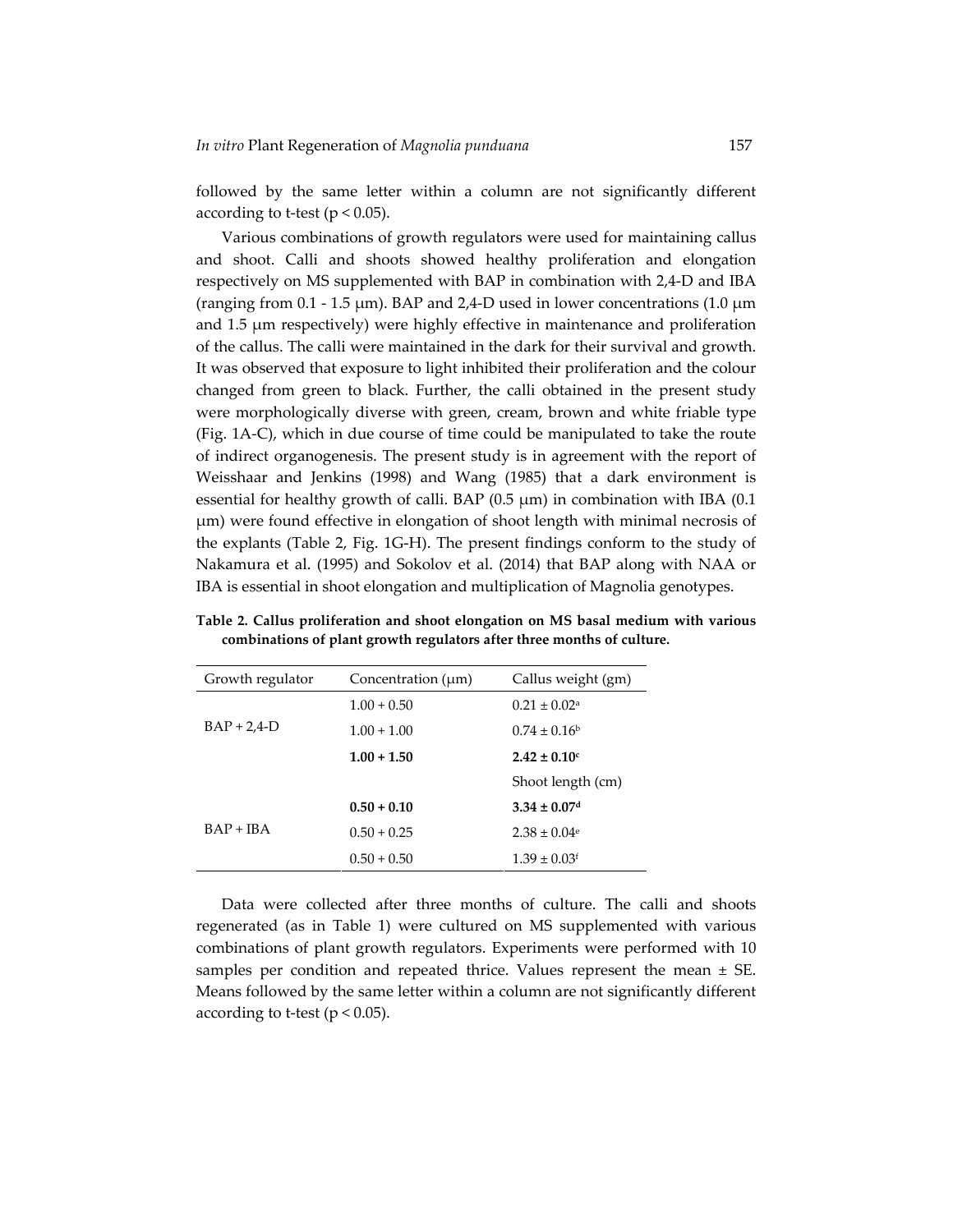The regenerated shoots were subjected to *in vitro* root formation. Among various concentrations of IBA used, the best rooting was observed with 8 μm of IBA on  $\frac{1}{2}$  MS after 22 days of culture (Fig. 1I). The result obtained conforms to the report of Chaidaroon et al. (2004) that modified USK II medium supplemented with 4 mg/l of IBA showed 90% response after 24 days of culture.

The process of hardening of plantlets through gradual acclimatization is under progress. The present study can be viewed as an effective method for micropropagation of *M. punduana.* The micropropagated plants thus obtained could be the source of biochemical as well as timber extraction. This would alleviate the pressure on natural population and indirectly help in conserving the species in the wild.

#### **Acknowledgements**

Laboratory facilities provided by the Plant Biotechnology Laboratory, Department of Basic Sciences & Social Sciences and Department of Botany, North‐Eastern Hill University, Shillong, India are acknowledged. The authors also express their gratitude to Dr. K. Upadhaya, Assistant Professor, North‐ Eastern Hill University and his research team for their assistance in the field collection and statistical analysis.

### **References**

- **Abdelmageed AHA, Faridah QZ, Nor SK** and **Julia AA** (2012) Callus induction and plant regeneration of *Michelia champaca* (Magnoliaceae): A multipurpose tree. J. Med. Plants Res. **6**(17): 3338‐3344.
- **Biedermann IEG** (1987) Factors affecting establishment and development of *Magnolia* hybrids *in vitro*. Acta. Hort. **212**: 625‐629.
- **Chaidaroon S, Unguichian I** and **Ratnathavornkiti K** (2004) *In vitro* root initiation of Champi Sirindhorn (*Magnolia sirindhorniae* Noot. & Chalermglin). Au. J. T. 129‐132.
- **Choudhury H, Kumaria S** and **Tandon P** (2008) Induction and maturation of somatic embryos from intact megagametophyte explants in Khasi pine (*Pinus kesiya* Royle ex. Gord.). Curr. Sci. **95** (10): 1433‐1438.
- **Haridasan K** and **Rao RR** (1985) Forest Flora of Meghalaya. Vols I. Bishen Singh, Mahandrapal Singh, Dehradun, India. p. 450.
- **IUCN** (2014) IUCN Red List of Threatened Species. Version 2014.1
- **Kamenicka A** and **Lanakova M** (2000) Effect of medium composition and type of vessel closure on axillary shoot production of magnolia *in vitro*. Acta. Physiol. Plant. **22**(2): 129‐134.
- **Lloyd G** and **McCown B** (1981) Commercially feasible micropropagation of Mountain Laurel, *Kalmia latifolia*, by use of shoot tip culture. Combined Proceeding International Plant Propagatorʹs Society. **30**: 421‐427.